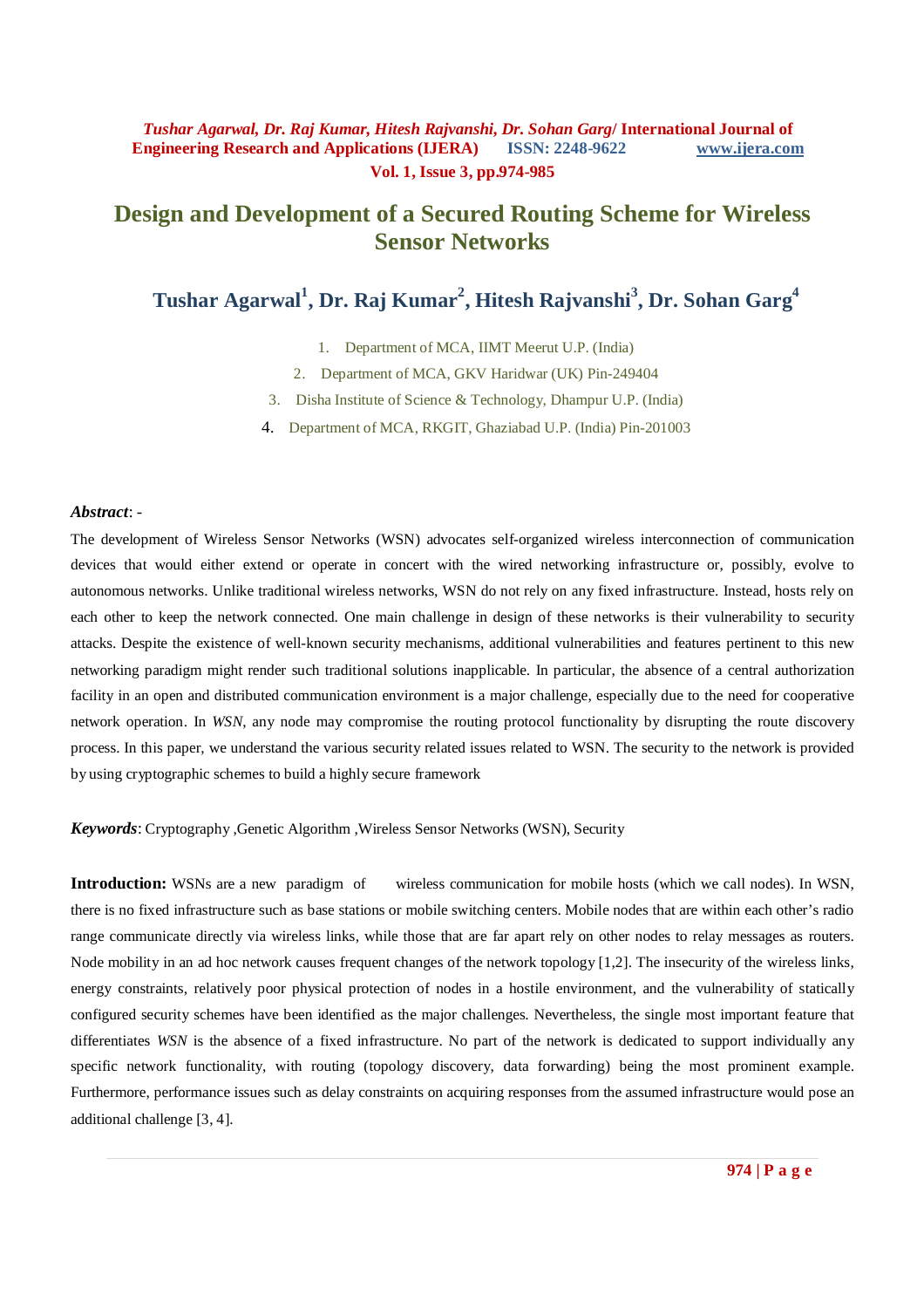### **1.1 Salient features of the Wireless Sensor Networks (WSN):-**

### *Availability*

Availability ensures the survivability of network services despite denial of service attacks. A denial of service attack could be launched at any layer of a WSN. On the physical and media access control layers, an adversary could employ jamming to interfere with communication on physical channels**.**

### *Integrity*

Integrity guarantees that a message being transferred is never corrupted. A message could be corrupted because of benign failures, such as radio propagation impairment, or because of malicious attacks on the network.

#### *Confidentiality*

Confidentiality [5] ensures that certain information is never disclosed to unauthorized entities. Network transmission of sensitive information, such as strategic or tactical military information, requires confidentiality

#### *Authentication*

Authentication enables a node to ensure the identity of the peer node it is communicating with. Without authentication, an adversary could masquerade a node, thus gaining unauthorized access to resource and sensitive information and interfering with the operation of other nodes.

### *1.2 Challenges of the features of WSN:*

First, use of wireless links renders an ad hoc network susceptible to link attacks ranging from passive eavesdropping to active impersonation, message replay, and message distortion. Eavesdropping might give an adversary access to secret information, violating confidentiality. Active attacks might allow the adversary to delete messages, to inject erroneous messages, to modify messages, and to impersonate a node, thus violating availability, integrity, authentication, and non-repudiation. Secondly, nodes, roaming in a hostile environment (e.g., a battlefield) with relatively poor physical protection, have non-negligible probability of being compromised. Therefore, we should not only consider malicious attacks from outside a network, but also take into account the attacks launched from within the network by compromised nodes [6, 7].

### *2. Secure Routing*

To achieve availability, routing protocols should be robust against both dynamically changing topology and malicious attacks. There is no single standard routing protocol. Therefore, we aim to capture the common security threats and to provide guidelines to secure routing protocols. In most routing protocols, routers exchange information on the topology of the network in order to establish routes between nodes. There are two sources of threats to routing protocols. The first comes from external attackers. By

injecting erroneous routing information, replaying old routing information, or distorting routing information, an attacker could successfully partition a network or introduce excessive traffic load into the network by causing retransmission and inefficient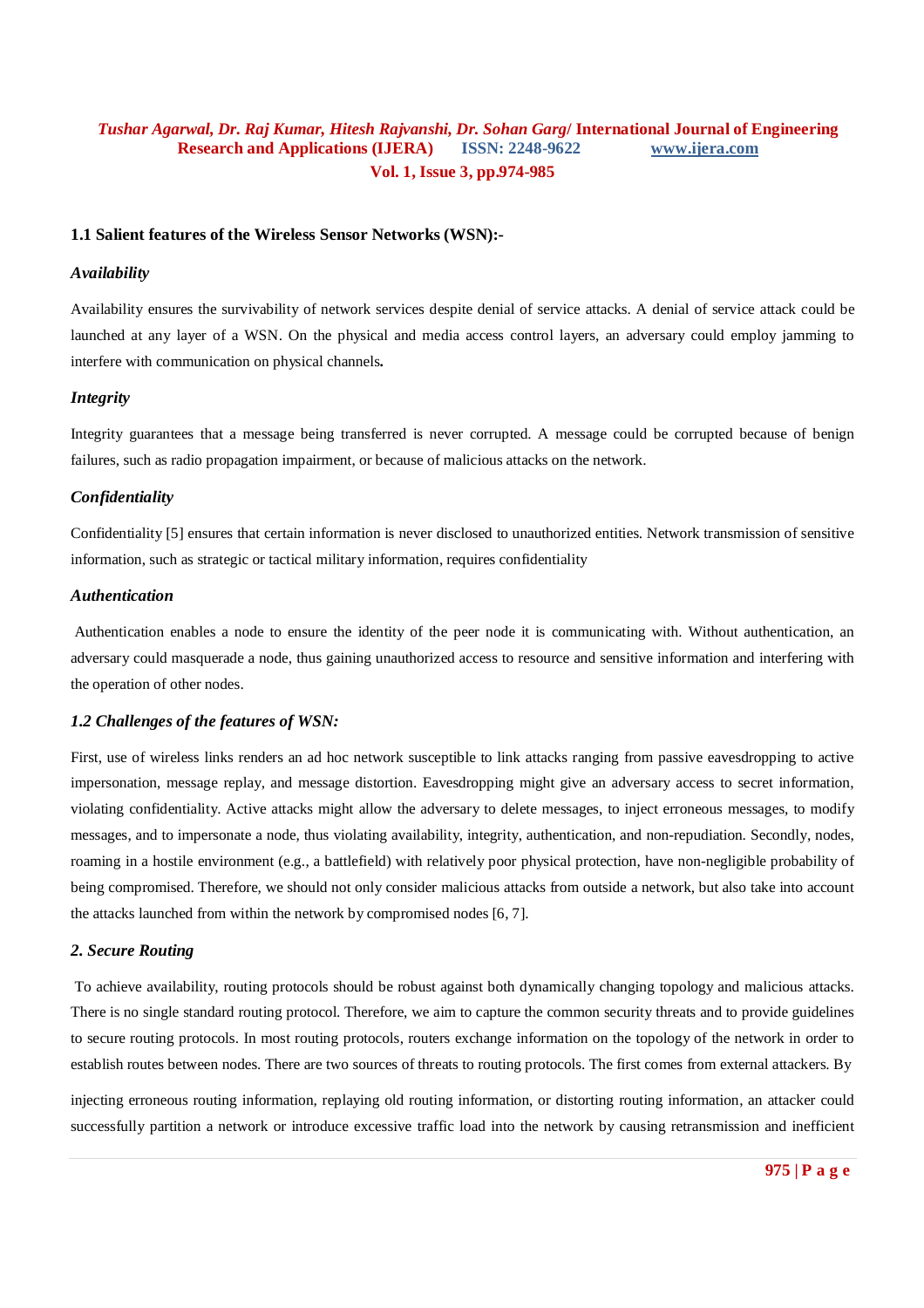routing. The second and also the more severe kind of threats come from compromised nodes, which might advertise incorrect routing information to other nodes.[7, 8] Detection of such incorrect information is difficult: merely requiring routing information to be signed by each node would not work, because compromised nodes are able to generate valid signatures using their private keys. To defend against the first kind of threats, nodes can protect routing information in the same way they protect data traffic, i.e., through the use of cryptographic schemes such as digital signature. However, this defense is ineffective against attacks from compromised servers. Detection of compromised nodes through routing information is also difficult in an ad hoc network because of its dynamically changing topology: when a piece of routing information is found invalid, the information could be generated by a compromised node, or, it could have become invalid as a result of topology changes. It is difficult to distinguish between the two cases. As long as there are sufficiently many correct nodes, the routing protocol should be able to find routes that go around these compromised nodes. Such capability of the routing protocols usually relies on the inherent redundancies multiple, possibly disjoint, routes between nodes in WSN.

The presence of even a small number of adversarial nodes could result in repeatedly compromised routes, and, as a result, the network nodes would have to rely on cycles of time-out and new route discoveries to communicate [9]. This would incur arbitrary delays before the establishment of a non-corrupted path, while successive broadcasts of route requests would impose excessive transmission overhead. The proposed here method combats such types of misbehavior and safeguards the acquisition of topological information. The method describes that a node initiating a route discovery will be able to identify and discard replies providing false topological information, or, avoid receiving them. Moreover, the novelty of the method, as compared with other *WSN* secure routing schemes, is that false route replies, as a result of malicious node behavior, are discarded partially by benign nodes while in-transit towards the querying node, or deemed invalid upon reception. It is to be noted that, the abovementioned goals are achieved with the existence of a security association between the pair of end nodes only, without the need for intermediate nodes to cryptographically validate control traffic.

#### *3. Scope of Secure Routing*

Traditional security mechanisms, such as authentication protocols, digital signature, and encryption, still play important roles in achieving confidentiality, integrity, authentication, and non-repudiation of communication in ad hoc networks.[3, 10] However, these mechanisms are not sufficient by themselves. We take advantage of redundancies in the network topology (i.e., multiple routes between nodes) to achieve availability. In addition to this second principle is distribution of trust. Although no single node is trustworthy in an ad hoc network because of low physical security and availability, the trust is distributed to an aggregation of nodes. It is assumed that any  $x + 1$  node will unlikely be all compromised, consensus of at least  $x+1$  node is noteworthy. Cryptographic techniques are used extensively to provide secure routing. All key-based cryptographic schemes (e.g., digital signature) demand a key management service, which is responsible for keeping track of bindings between keys and nodes and for assisting the establishment of mutual trust and secure communication between nodes. Cryptographic schemes, such as digital signatures, to protect both routing information and data traffic are employed [11]. These schemes usually require a key management service. A public key infrastructure is adopted because of its superiority in distributing keys and in achieving integrity and non-repudiation. Efficient secret key schemes are used to secure further communication after nodes authenticate each other and establish a shared secret session key. In a public key infrastructure, each node has a public/private key pair. Public keys can be distributed to other nodes, while private keys should be kept confidential to individual nodes. A public key should be

**976 | P a g e**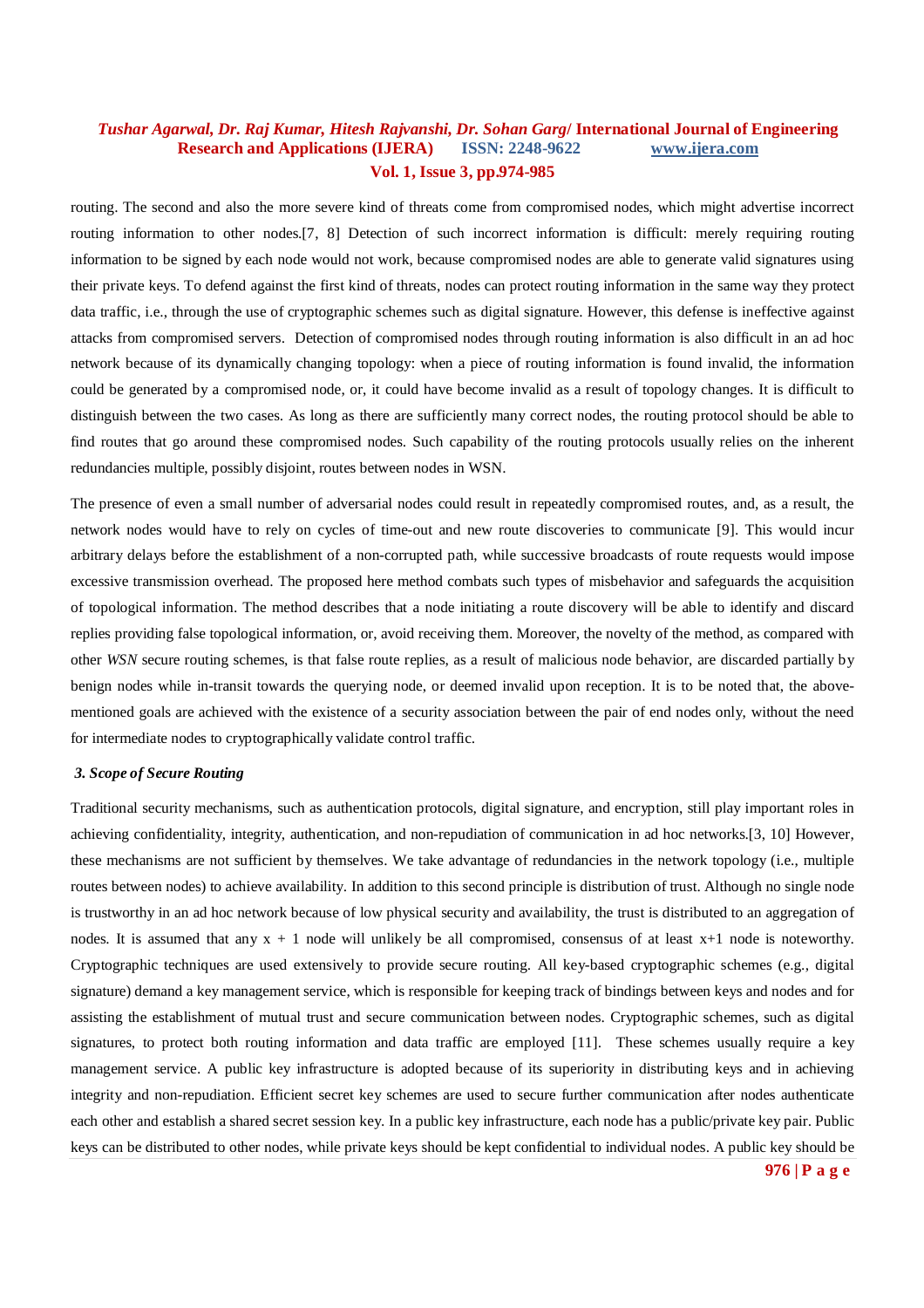revoked if the owner node is no longer trusted or is out of the network; a node may refresh its key pair periodically to reduce the chance of a successful brute-force attack on its private key. We distribute the trust to a set of nodes by letting these nodes share the key management responsibility. The expansion of the electronic information has brought with it a natural demand to make telecommunication systems more open. Systems should become accessible to unknown users who are not regular members of a system's user group. Such users may access systems from remote sites via communication networks. To cope with new conditions like these, strong security mechanism will be required in every telecommunication system. Security is a critical issue in a Wireless Sensor Networks (WSN). As compared with an infra structured or wired network, a WSN poses many new challenges in security. For example, wireless channel is more vulnerable to attacks such as passive eavesdropping or active signal inference and jamming; the co-operative WSN protocols are more vulnerable to denial of service attacks; the lack of infrastructure and limited resources restrict the applicability of some conventional security solutions; and the un-predictable ad hoc mobility makes it more difficult to detect the malicious behavior. Due to these new challenges many security solutions that have been effective in a wired network become inapplicable in a WSN. Much effort has been made to develop applicable security solutions dedicated to a WSN environment. Among them, key management probably the most critical and development security issue in a WSN, has attracted much attention [12]. A number of secure routing protocols have also been proposed to protect the correctness of different types of ad hoc networking protocols, both table- driven/on-demand and distance vector. Data confidentiality is the protection of transmitted data from passive attacks, such as eavesdropping. Sensitive information, such as tactical military information transmitted across a battlefield requires confidentiality Leakage of such information to enemies could result into devastating consequences [13, 14]. Messages transmitted over the air can be eavesdropped from anywhere without having the physical access to the network components. Conventionally confidentiality is achieved by cryptography [15]. However the limited sources, such as the limited power battery and processing capability restrict the use of computationally intensive encryption schemes in a WSN. The computationally efficient encryption is schemes sometimes are not secure enough. A more severe problem in WSN is that, mobile nodes usually reside in an open and hostile environment [16, 17, and 18]. Nodes themselves might be compromised. For example, in the battle field scenario nodes might be captured. In this case all the credential stored in the nodes would be compromised, including the keys. Any encryption scheme no matter how secure it is would not help. Based on these observations a novel scheme is proposed to statistically enhance data confidentiality in a WSN. Assume that we have a secret message, if we send it through a single path; the enemy could compromise it by compromising any one of the nodes along the path. However if we divide it into multiple pieces, and send the multiple pieces via multiple independent paths, then the enemy would have to compromise all the pieces from all the paths to compromise the message. Improved security can be achieved by this means [19]. Thus by spreading the traffic onto multiple paths, it also makes it harder for the enemy to decrypt the message.

#### *4. Problem Formulation*

The main objective of this work is to select an optimized route among the defined zones and each zone having certain number nodes. Once the optimized route is selected with its respective cost function (high throughput route), the message is sent through the route using cipher encryption. In this case the message is divided into various packets (letters) and then it is (encrypted message) transmitted through the selected route. On the receiver side each letter is decrypted according to the agent code and the original message is retrieved. In this, we have taken up a WSN between two places on a map and have divided the region into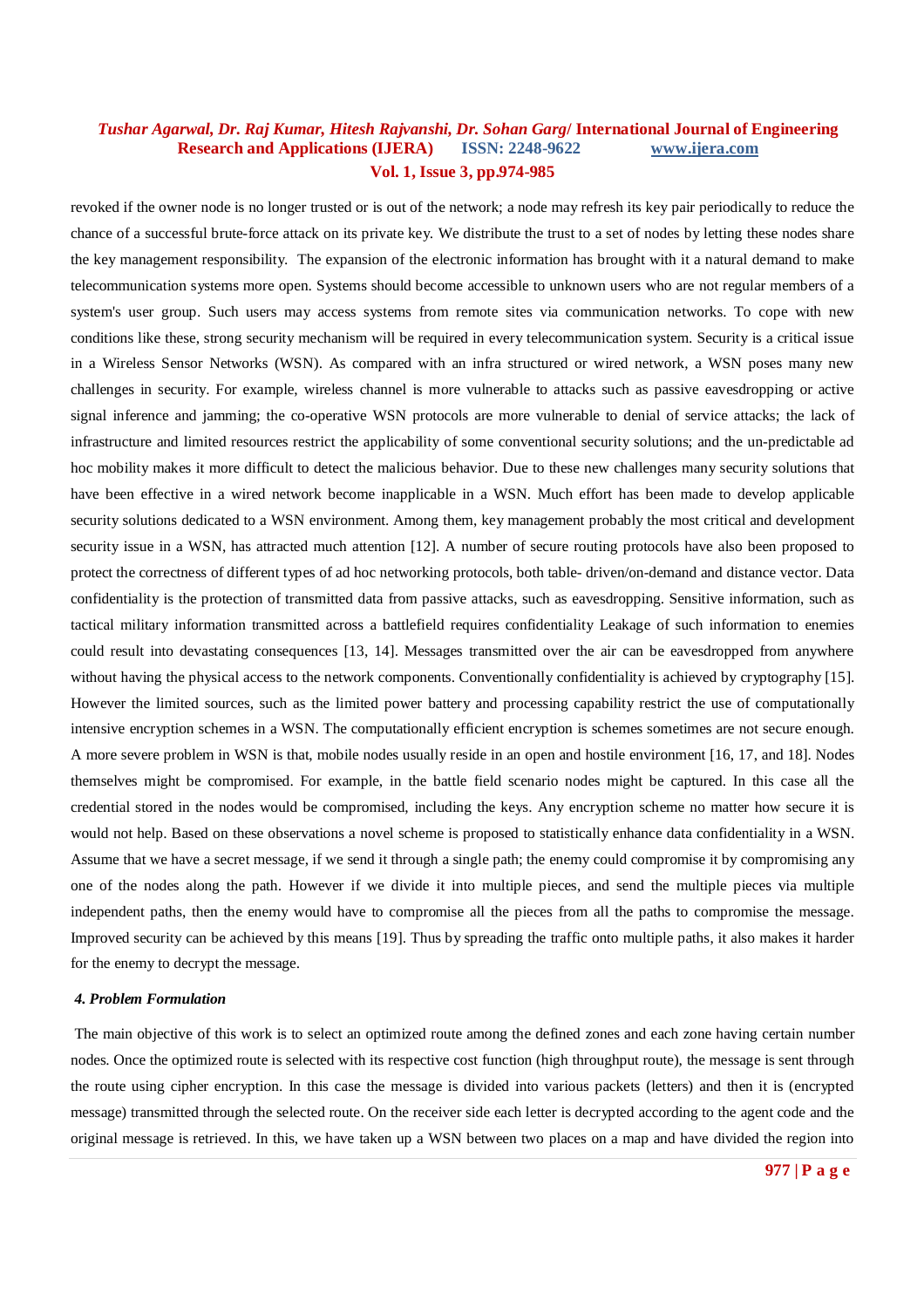various zones consisting in each region, so as to standardize input data for normalization. After that we have taken up the shortest path as the backbone and assigned it the highest priority. In order to achieve the desired result the algorithms of Analytical Hierarchy Process, Genetic Algorithm and Encryption is used.

### *5. Analytical Hierarchy Process*

The analytical hierarchy process performs three fundamental procedures:

1. Preferences for different alternatives depend on separate criteria which can be reasoned about independently and given numerical scores.

2. The score from a given criteria can be calculated from sub criteria. That is, the criteria can be calculated in a hierarchy, and the score at each level of hierarchy can be calculated as a weighted sum of the lower level scores.

3. At a given level, suitable scores can be calculated from only pair wise comparisons

Genetic Algorithm:

The steps involved in genetic algorithm are as follows -

1. [Start] Generate random population of n chromosomes (suitable solutions for the problem)

2. [Fitness] Evaluate the fitness  $f(x)$  of each chromosome x in the population

3. [New population] create a new population by repeating following steps until the new population is complete

 a. [Selection] Select two parent chromosomes from a population according to their fitness (the better fitness, the bigger chance to be selected)

 b. [Crossover] With a crossover probability cross-over the parents to form new offspring (children). If no crossover was performed, offspring is the exact copy of parents.

c. [Mutation] with a mutation probability mutates new offspring at each locus (position in chromosome).

- d. [Accepting] Place new offspring in the new population
- e. [Replace] Use new generated population for a further run of the algorithm.
- f. [Test] if the end condition is satisfied, stops, and returns the best solution in current population.
- 4. [Loop] Go to step 2

Encryption Algorithm:

Following are steps involved in encryption –

a. Enter the agent key which will decide the encryption pattern of the message at the transmitting side.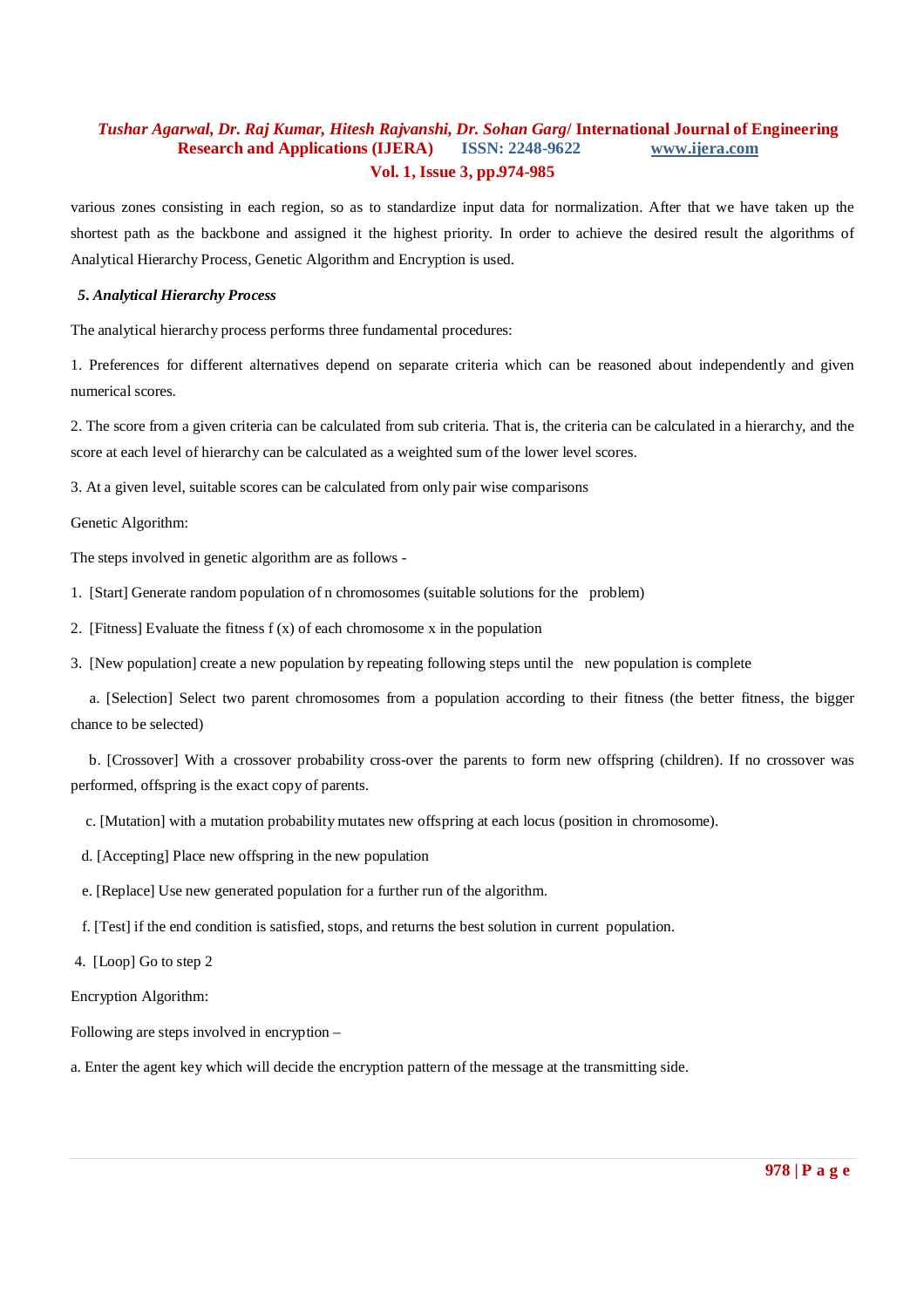b. Once the agent key is entered, the message is passed to the transmitting end which gets encrypted according to the agent key (cipher encryption). This sort of encryption is safe from brute force attack as the message gets randomly shuffled infinite no of times which makes the information more secure.

c. Once each of the packet reaches to the receiving side it gets decrypted and the original message is received.

### *6. Simulation & Discussions*

The simulation is done for various zones (the user defines the number of zones) and the optimized routing is determined by the value of cost function. The optimized route is selected with the use of analytical hierarchy process and genetic algorithm. Once the optimized route is selected the encryption algorithm is applied to make the routing secure.

Cost Function =  $B1x1 + B2x2 + B3x3 + B4x4$  (1)

The values of various local constraints are as follows (for an area having three zones):-

 $B1 = 0.35$ 

 $B2 = 0.25$ 

 $B3 = 0.30$ 

B4=0.10

For the transfer of the first alphabet of the message the optimized path is to be decided with the help of analytical hierarchy process and genetic algorithm. For our purpose 4 zones are taken with each zone consisting of 4 nodes, in total there are 256 values.

With the help of the comparison matrix and AHP various values are put in the table. The attributes which are considered for the route are latency, node status and power consumption. These are the attributes which determine the cost function values and also act as an input to genetic algorithm simulator. For example

For zone 1(Z1):-

Node 1(N1):-

Comparison matrix for Z1 N1

| <b>Attributes</b>    | Latency | Power          | Node          |
|----------------------|---------|----------------|---------------|
|                      |         | Consumption    | <b>Status</b> |
| Latency              |         | $\mathfrak{D}$ |               |
| Power<br>Consumption | 0.1     |                |               |
| Node Status          | 0.25    | 0.25           |               |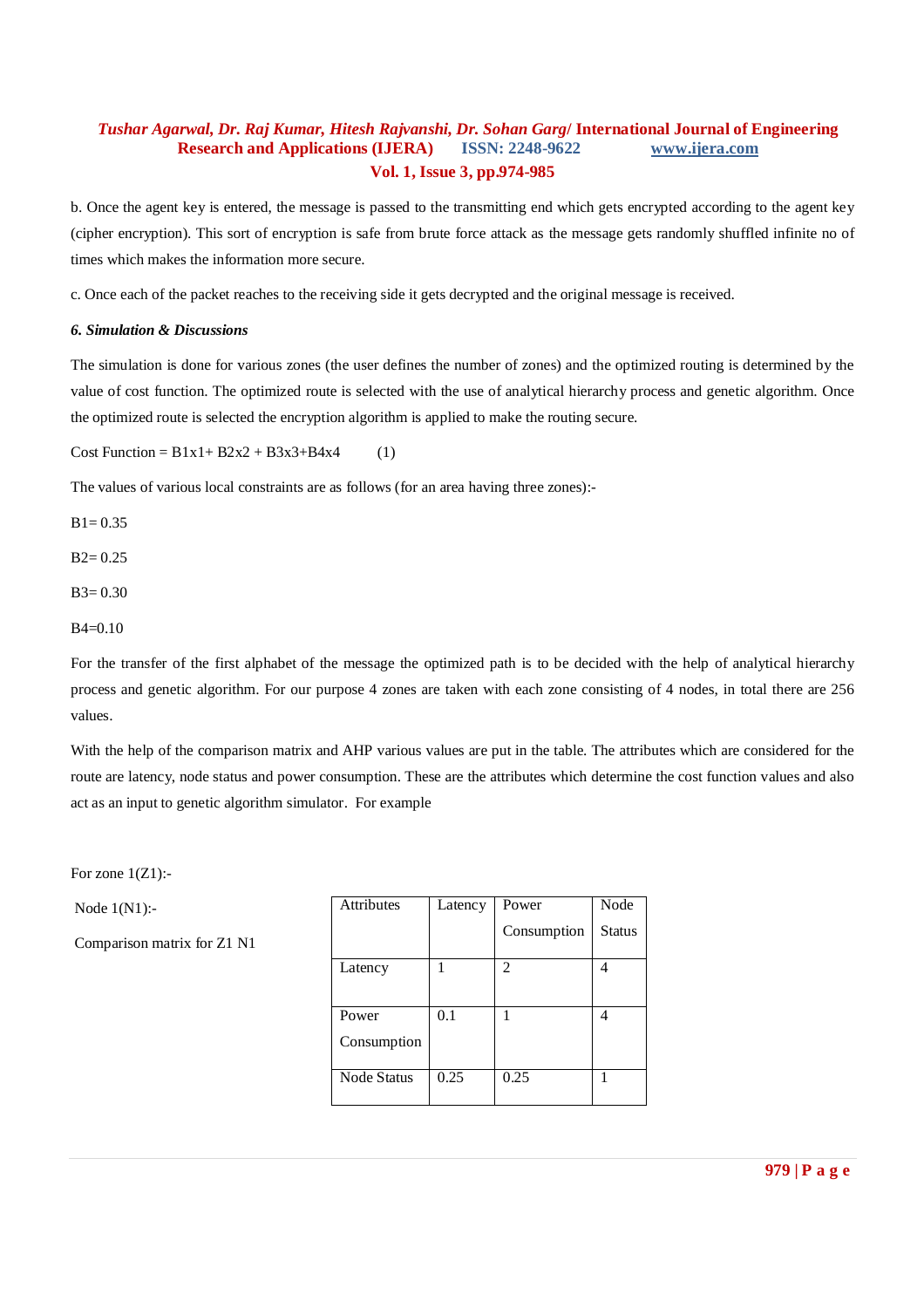Cost function  $1 = 35$ 

Node 2(N2):-

Comparison matrix for Z1 N2

| <b>Attributes</b>  | Latency | Power       | Node          |
|--------------------|---------|-------------|---------------|
|                    |         | Consumption | <b>Status</b> |
| Latency            |         |             | 6             |
| Power              | 0.25    |             | 2             |
| Consumption        |         |             |               |
| <b>Node Status</b> | 0.16    | 0.5         |               |

Cost function  $2 = 39$ 

Node 3(N3):-

Comparison matrix for Z1 N3

| <b>Attributes</b>  | Latency | Power       | Node          |
|--------------------|---------|-------------|---------------|
|                    |         | Consumption | <b>Status</b> |
| Latency            |         | 6           | 8             |
| Power              | 0.16    |             |               |
| Consumption        |         |             |               |
| <b>Node Status</b> | 0.125   | 0.25        |               |

Cost function  $3 = 40$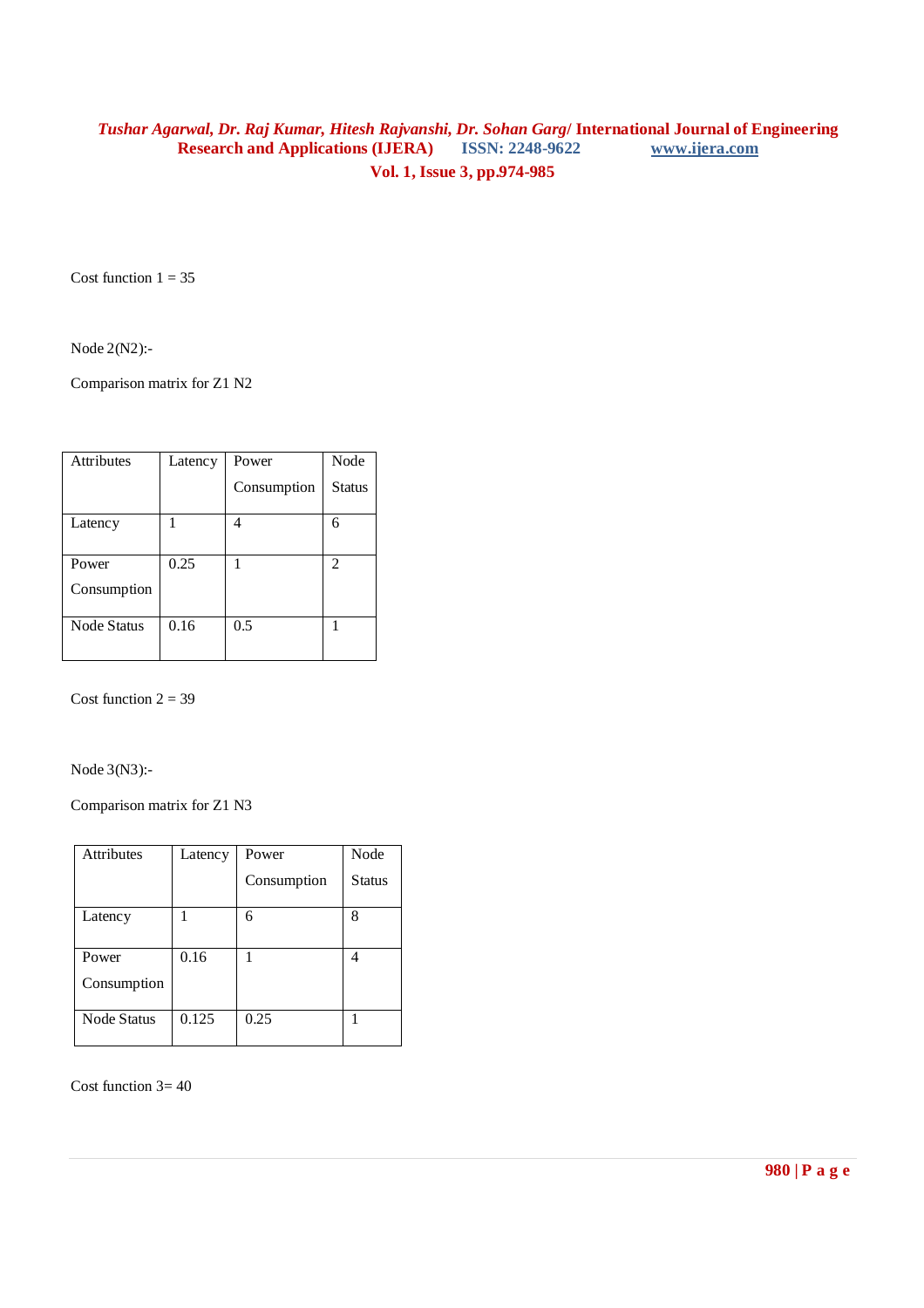Node 4(N4):-

Comparison matrix for Z1 N4

| Attributes  | Latency | Power       | Node          |  |
|-------------|---------|-------------|---------------|--|
|             |         | Consumption | <b>Status</b> |  |
| Latency     |         |             | 6             |  |
|             |         |             |               |  |
| Power       | 0.25    |             |               |  |
| Consumption |         |             |               |  |
| Node Status | 0.16    | 0.25        |               |  |
|             |         |             |               |  |

Cost function 4= 38

After the cost functions values are obtained they are converted to binary values and the genetic algorithm is run through those values in terms of crossover and mutation. Once the optimized cost function values are obtained, we know the path through which the message is sent. The encryption and cryptography algorithm is applied in order to make the route secure. What have seen in going through paper of various Wireless Sensor Networks routing algorithms, various routing protocols such as (proactive and reactive) by taking into consideration various communication parameters tend to give throughput gain (efficiency) in range of 30%-50%. It has been proposed that the route optimization using GA and AHP (First time in packet technology network) results in greater saving of power (taking power consumption as the backbone). In this case, AHP is being used for the selection of the performance indices depending on various linguistic variables in different time zones. If consider that the probability of passing information is 33.33% for a certain instance using GA (i.e. no. of iterations required to pass on the information through a particular node/frequency of the node. The frequency of node refers to the no of times the same node is being passed for passing the information. Here for calculation purpose the frequency of node is taken as 10. If the probability of passing information through a node is less than 50% then the power saved by the node is in the range of 70-80%.The node selection (and finally route optimization) depends upon the function or objective function. The objective function further depends upon the application used. Simulation results using GA and AHP along with cipher encryption show an average throughput gain (where throughput gain is the amount of information passing from input to output ) of 55% to 75%, depending on network density, over traditional minimum hop route selection in 802.11b networks. Also in this case the message is more secure as the message is encrypted and sent through the optimize route. If the traffic patterns are not clear in a large network, even an optimal routing algorithm will achieve low throughput. Each region is being characterized by three nodes (as evident from the nine cost functions) where every node has in turn four parameters (Traffic Congestion, Node density, node status,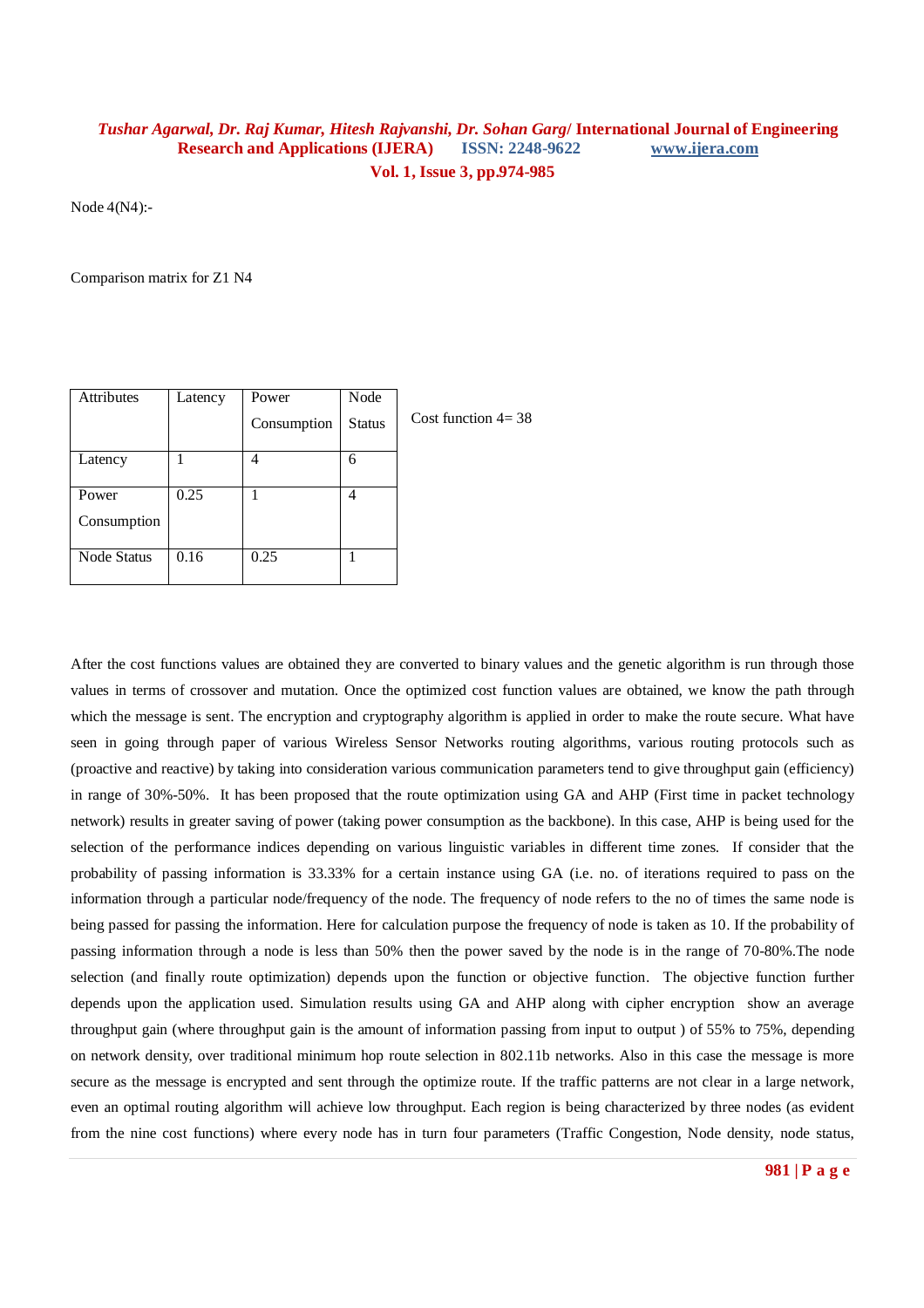power consumption), which are key to any communication problem. The definition of realistic mobility models is one of the most critical and, at the same time, difficult aspects of the simulations of applications and systems designed for mobile environments. Currently, there is no publicly available data capturing node movement in real large-scale WSN environments. Taken together, for those systems in which mobility is important and for which a synthetic mobility model is an essential ingredient, it would appear to be important to consider the influence of the human-level social network as something that informs likely individual and group mobility patterns. The traditional technique used by most existing ad hoc routing protocols is to select minimum hop paths. These paths tend to contain long-range links that have low effective throughput and reduced reliability. It should be possible to enhance the multi-rate network performance of almost any existing shortest path based protocol by adapting it to use in our medium time metric system. A greater reduction in effective throughput for faster links is observed because the time necessary to send a packet is inversely proportional to the rate of link. In other words, the data transmission time is small for fast links; the proportion of time consumed by the fixed overhead is large. In multi-rate wireless networks, the selection of minimum hop paths typically results in the links operating at low rates. The following curves show the improvement in the efficiency of the proposed and existing algorithm with the attributes of the route and also securing the network.



**Figure 1 Represents the proposed algorithm for securing WSNs.**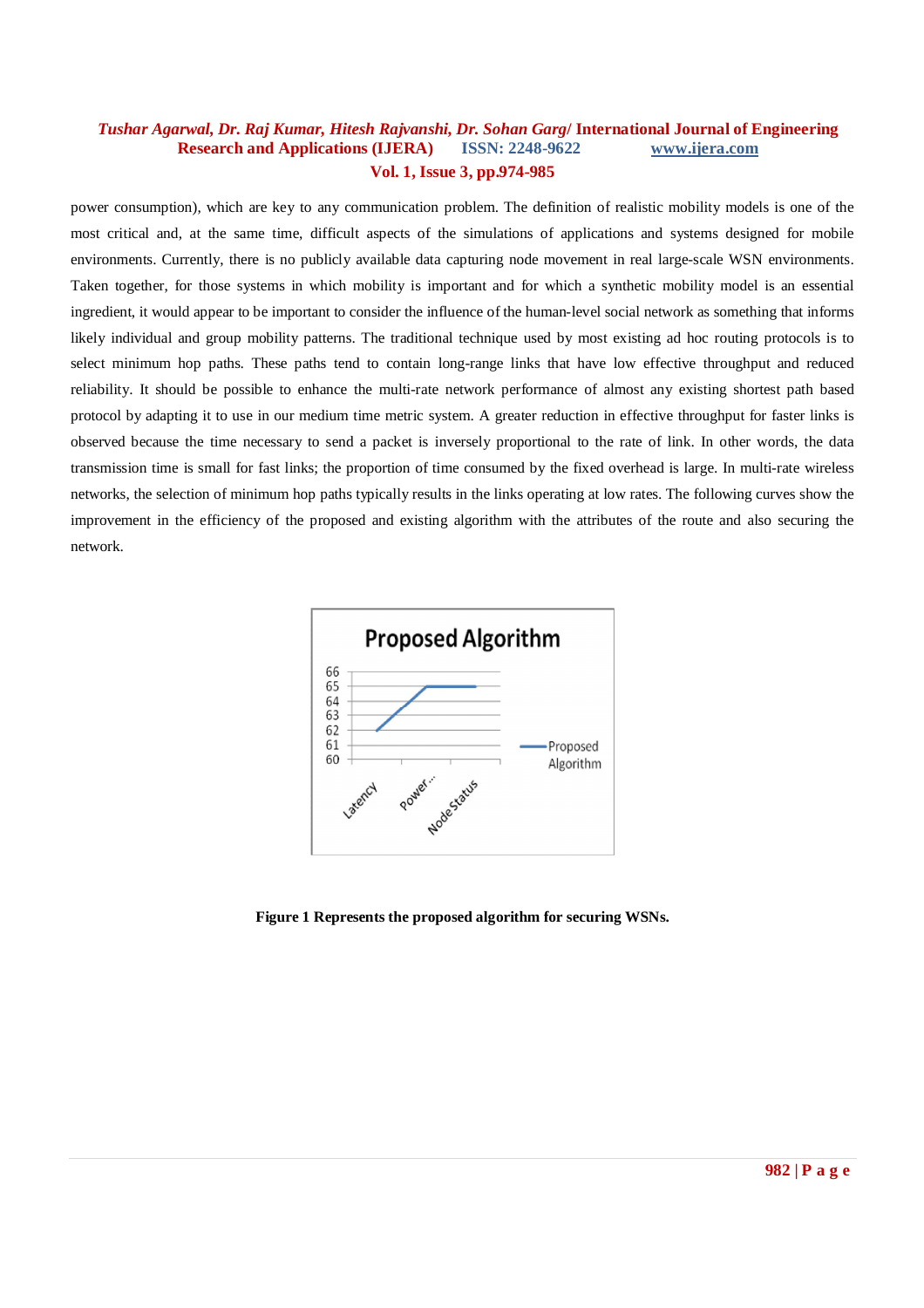

**Figure 2 Represents the existing algorithm for securing WSNs.**

### *7. Conclusion*

The application of intelligent techniques in combination with the mathematical tools such as AHP brings a pronounced throughput improvement in WSN. The route is also secure by using cipher encryption. To build a highly available and highly secure key management service, the use of cipher cryptography is proposed to distribute trust among a set of nodes. Our encryption technique service employs share refreshing to achieve proactive security and to adapt to changes in the network in a scalable way. Finally, by relaxing the cost functions attributes requirement on the nodes, our service does not rely on synchrony assumptions. Such assumptions could lead to vulnerability. A prototype of the key management service has been implemented, which shows its feasibility. By using GA and AHP for routing, the WSN throughput has shown an improvement of in comparison to the existing routing algorithms. The proposed model is relatively simple (using GA and AHP), but is parameterisable in a way that allows different scenarios to be modeled both at the level of social organization and topographical translation.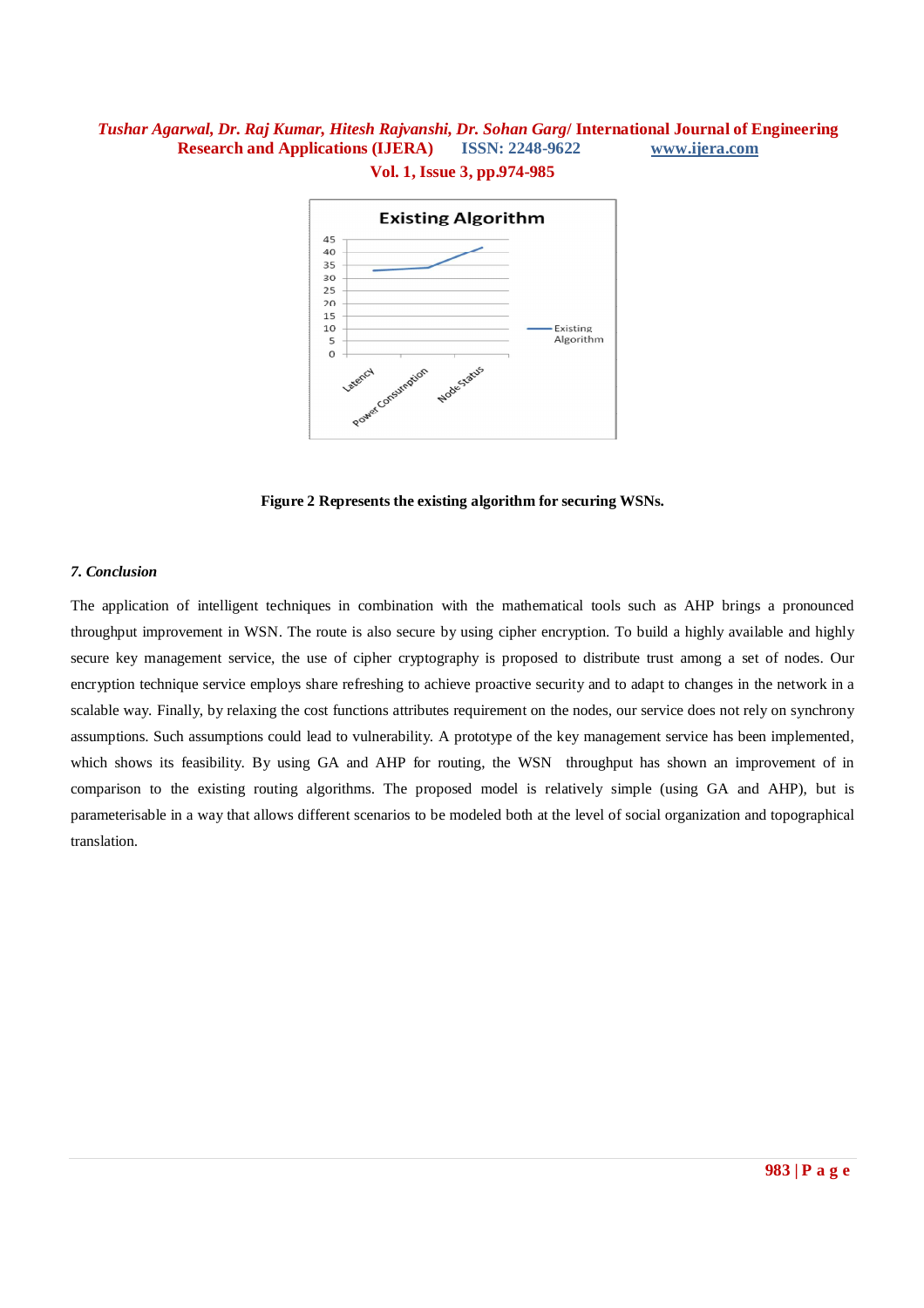#### **REFERENCES**

- [1] M. J. Neely. *Dynamic Power Allocation and Routing for Satellite and Wireless Networks with Time Varying Channels*. PhD thesis, Massachusetts Institute of Technology, LIDS, 2003.
- [2] M. J. Neely and E. Modiano." Capacity and delay tradeoffs for ad-hoc mobile networks*".* (Invited Paper) IEEE BroadNets, San Jose, CA, Oct. 2004.
- [3] R.L. Cruz and A. V. Santhanam*."* Hierarchical link scheduling and power control in multihop wireless networks." Proceedings of the 40th Annual Allerton Conference on Communication, Control, and Computing, Oct.2002.
- [4] M. J. Neely, E. Modiano, and C. E Rohrs. "Dynamic power allocation and routing for time varying wireless networks*"*. IEEE Journal on Selected. Areas in Communications, January 2005.
- [5] M. Grossglauser and D. Tse. "Mobility increases the capacity of ad-hoc wireless networks*"*. Proceedings of IEEE INFOCOM, 2001.
- [6] P. Gupta and P.R. Kumar. *The capacity of wireless networks.* IEEE Transactions on Information Theory, vol. 46, no. 2:pp. 388–404, March2000.
- [7] N. Bansal and Z. Liu. "Capacity, delay and mobility in wireless ad-hoc networks*"*. IEEE Proceedings of INFOCOM, April 2003.
- [8] M. Grossglauser and M. Vetterli. "Locating nodes with ease: Last encounter routing in ad hoc networks through mobility diffusion". IEEE Proceedings of INFOCOM, April 2003.
- [9] Bruce Schneier. *Secrets and Lies. Digital Security in a Networked World.* John Wiley \$ Sons, Inc, 1st edition, 2000.
- [10] Bradley R. Smith, Shree Murthy, and J.J. Garcia-Luna-Aceves. "Securing distance-vector routing protocols*."* In Proceedings of Internet Society Symposium on Network and Distributed System Security, San Diego, CA, pages 85–92, February 1997.
- [11] Po-Wah Yau and Chris J. Mitchell. "Reputation methods for routing security for mobile ad hoc networks." In Joint IST Workshop on Mobile Future and Symposium on Trends in Communications (SympoTIC '03), Bratislava, Slovakia, October 2003.
- [12] Seung Yi, Prasad Naldurg, and Robin Kravets. "Security-aware ad-hoc routing for wireless networks*"*. MobiHOC Poster Session, 2001.
- [13] Bin Yu and Munindar P. Singh. "Detecting deception in reputation management*"*. In Proceedings of Second International Joint Conference on Autonomous. Agents and Multi-Agent Systems, pages 73–80, 2003.
- [14] Yongguang Zhang and Wenke Lee. "Intrusion detection in wireless ad-hoc networks." In Proceedings of MOBICOM 2000, pages 275–283, 2000.